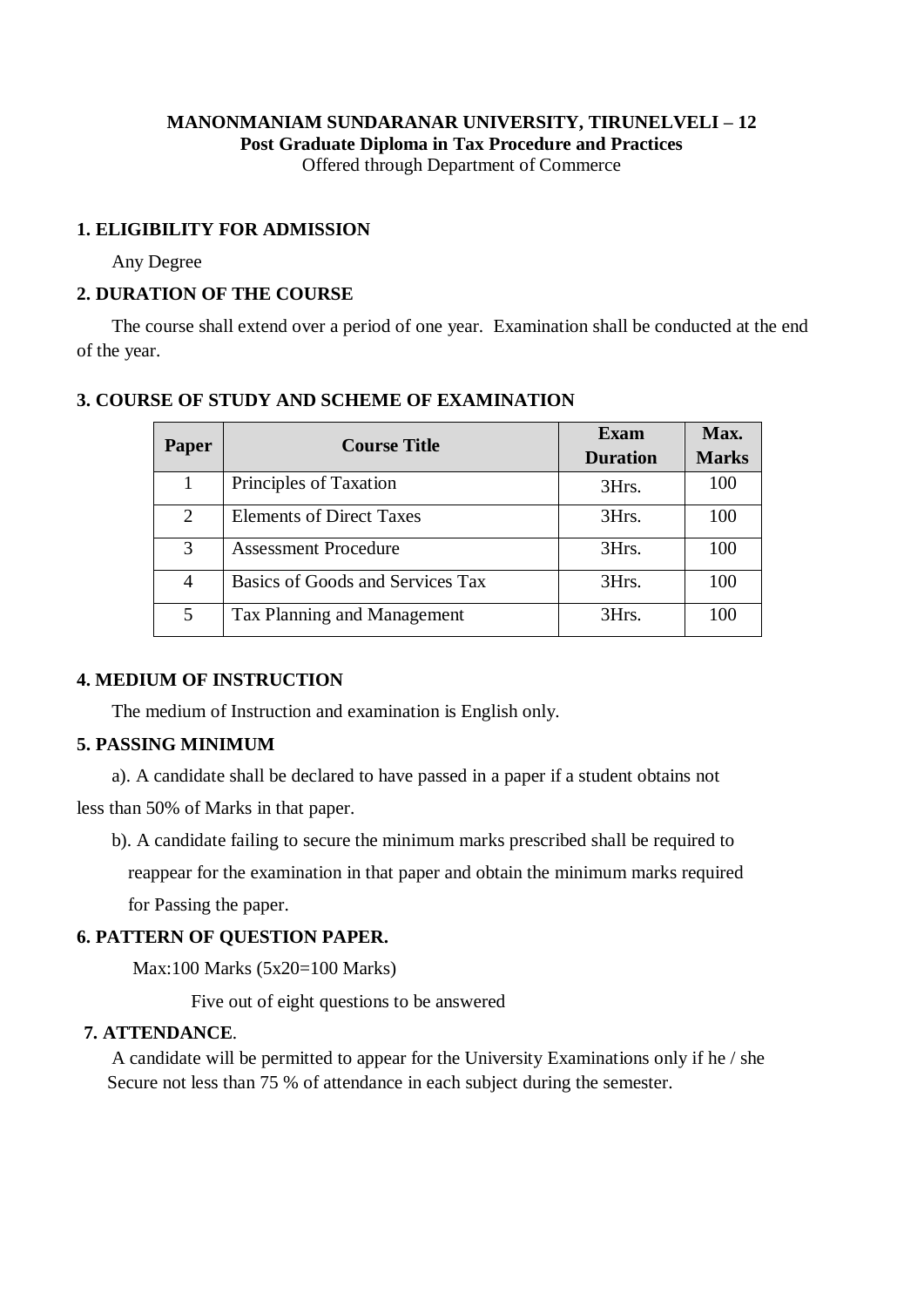# **Paper 1 –PRINCIPLES OF TAXATION**

## **Unit - I**

Public Finance – sources of Revenues to Government – Tax- Meaning – Definitiontypes and Characteristics.

## $Unit - II$

Canons of Taxation- shifting and Incidence of Tax-Effects of Taxation.

## **Unit – III**

Federal finance system- principles-constitutional basic of taxation- Union list, State List and Concurrent list- Sharing or Revenue between central and state.

#### **Unit – IV**

Finance Commission – recommendation – Double taxation- specific and advalorem duties single point and Multi point tax-VAT – MODVAT-CENVAT.

# **Unit – V**

Tax evasion and Tax avoidance**.**Taxation and International transaction.

**Note:** Question paper shall cover 100% Theory.

## **Books for Reference:**

| <b>1.</b> Business Taxation      | $\sim$ 100 $\mu$ | <b>DinkarPagare</b>              |
|----------------------------------|------------------|----------------------------------|
| 2. Public Finance                | $ -$             | K.P. Sundaram                    |
| <b>3.</b> Principles of Taxation | $\sim$ 10 $\pm$  | N.P. Srinivasan and M. Periasamy |
| <b>4.</b> Service Tax            |                  | R. Krishnan and R. Parthasarathy |

## **Paper II – ELEMENTS OF DIRECT TAXES**

#### **Unit - I**

Income Tax Act- Basic Concepts of Income- Assessment year – Previous year-Assesses-scope of Income-Charge of Tax- Residential Status – Exempted Income.

#### **Unit – II**

Head of Income – Income from salaries-– Income from House Property.

#### **Unit – III**

Profit and Gains from Business or Profession – Capital Gains, Income from Other Sources.

## **Unit – IV**

Clubbing of Income-Set off and Carry forward of losses- Deduction from Gross total Income.

## **Unit – V**

Wealth and other direct tax-direct tax code.

**Note:** Question paper shall cover 40% Theory and 60% Problem.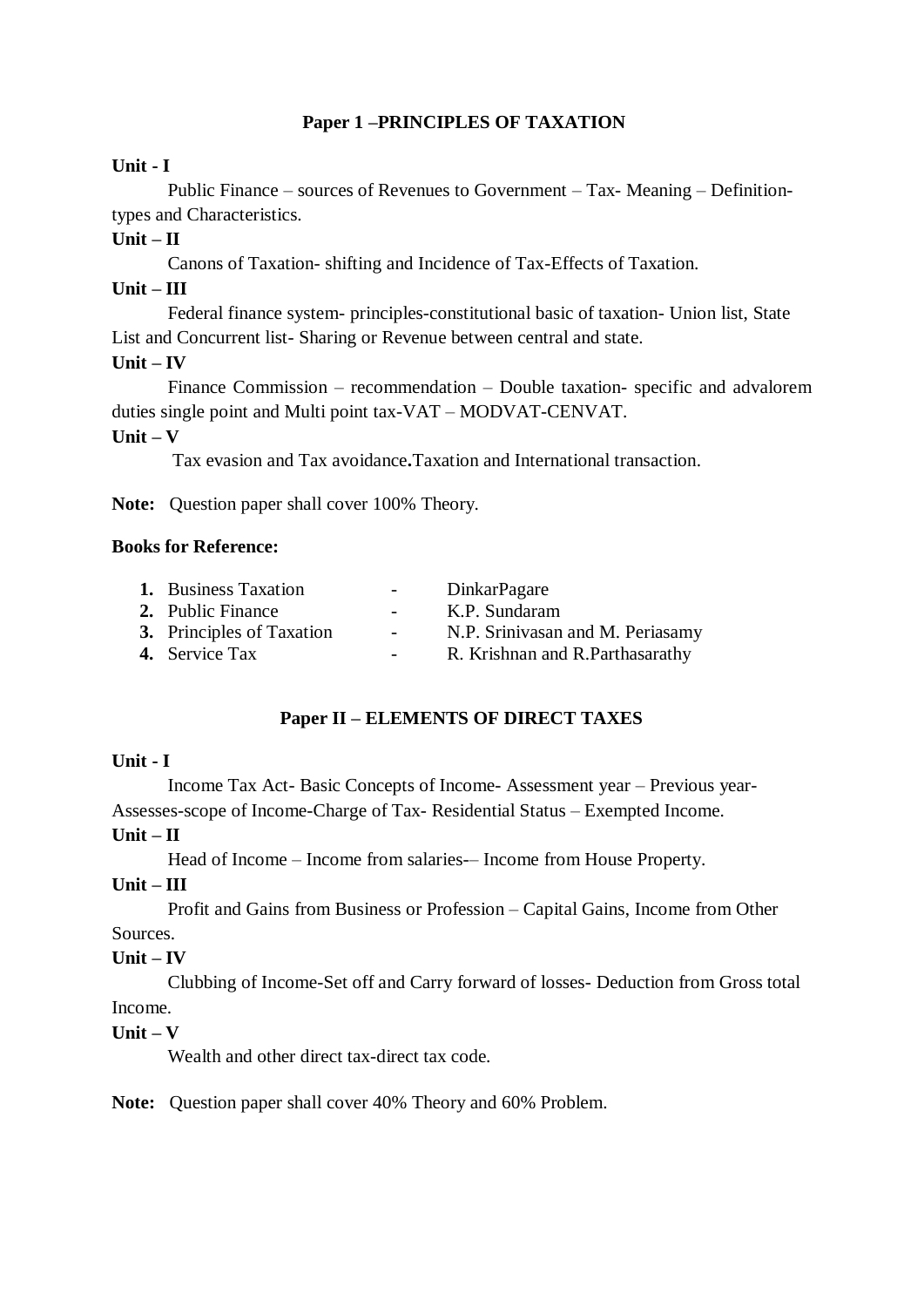## **Books for Reference:**

| 1. Direct Taxes                       |                          | <b>B.B</b> Lal    |
|---------------------------------------|--------------------------|-------------------|
| 2. Income Tax Law and Practice        | $\overline{\phantom{0}}$ | Gaur and Narang   |
| <b>3.</b> Income Tax Law and Practice |                          | Dr.H.C. Mehrotra  |
| 4. Tax Law                            |                          | Dinkarpagare      |
| <b>5.</b> Income Tax                  |                          | Bhagavathi Prasad |

## **Paper III –ASSESSMENT PROCEDURE**

#### **Unit - I**

Income Tax returns (ITS) -PAN Filing of return of income – Types of assessment.

# **Unit – II**  Authorities of Income Tax – Collection recovery and refund of Tax.

**Unit – III** 

Assessment, Appeals, revisions, settlement of cases, penalties offences and prosoultion.

## **Unit IV**

Computation of Total Income & Tax Liability - Assessment of Individuals – Assessment of Hindu Undivided Family

## **Unit – V**

Assessment of Firms and Joint Stock Companies.

**Note:** The Question paper shall cover 20% Theory and 80% problem.

# **Books for Reference:**

| 1. Direct Taxes                |                | B.B Lal           |
|--------------------------------|----------------|-------------------|
| 2. Income Tax Law and Practice | $\sim$ 10 $\,$ | Gaur and Narang   |
| 3. Income Tax Law and Practice | $\sim$         | Dr.H.C. Mehrotra  |
| 4. Tax Law                     |                | Dinkarpagare      |
| <b>5.</b> Income Tax           |                | Bhagavathi Prasad |
|                                |                |                   |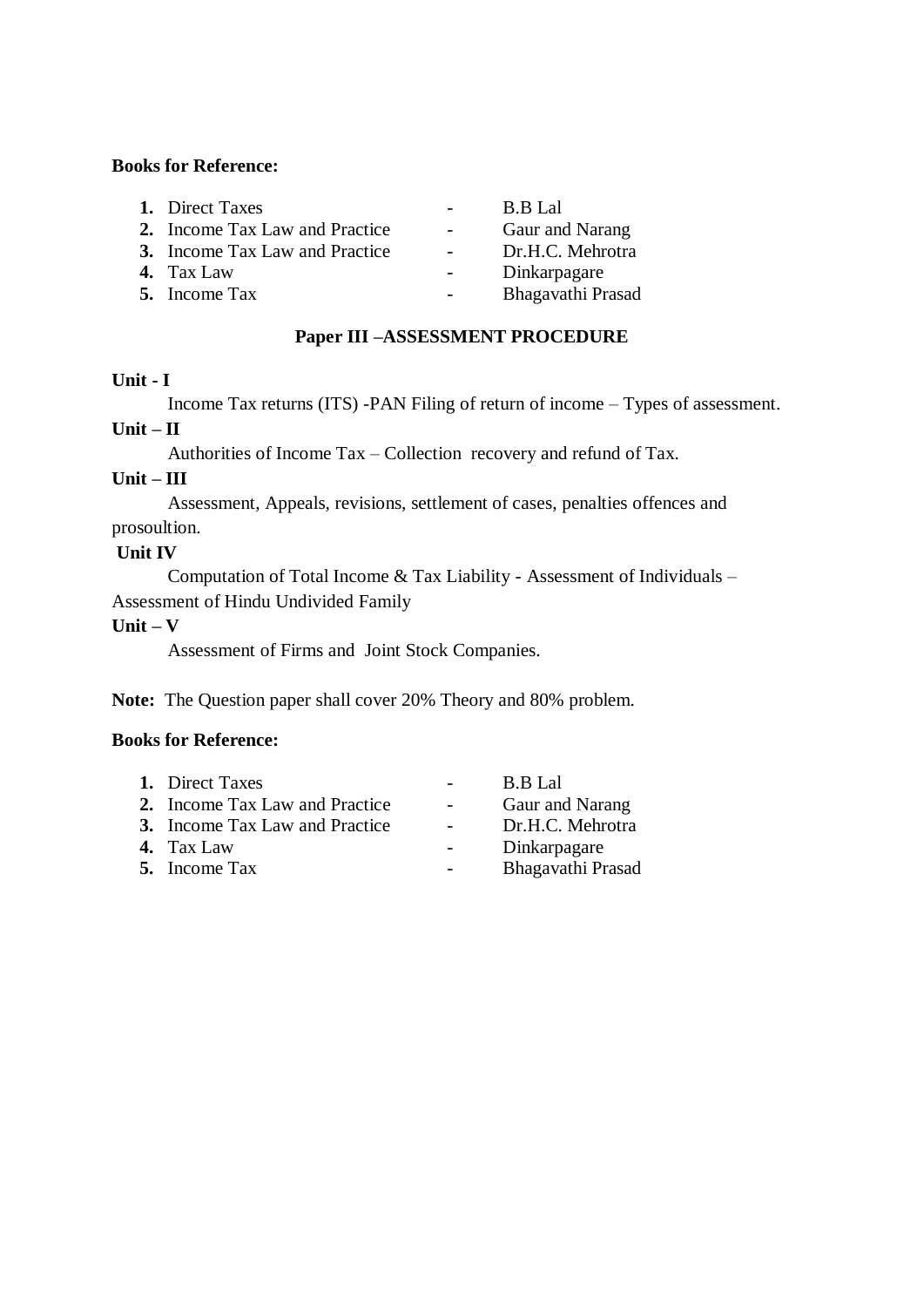## **Paper-IV-BASICS OF GOODS AND SERVICES TAX**

#### **UNIT–I**

#### **Introduction to Goods and Services Tax Introduction**–

Stages of Evolution of Goods and Services Tax - Methodology of GST – Subsuming of taxes- constitutional background - Benefits of implementing GST- Structure of GST- Central Goods and Services Tax - State Goods and Services Tax - UTGST - Integrated Goods and Services Tax - Important concepts and definitions under CGST Act and IGST Act GSTN - HSN Code - SAC code - GST council – Structure, Power and Functions. (Note- Following definitions- Aggregate turnover, Agent, Agriculturist, Business, Capital goods, Taxable person, Casual taxable person, Non-Resident taxable person, Common Portal, Ecommerce, India, Composite supply, Mixed supply, Exempted supply, Outward supply, Principal supply, Place of supply, Supplier, Goods, Services, output tax, Job work, Manufacture, Input, Inward Supply, Input tax, Input tax credit, Person, Place of business, Reverse charge, Works contract, , Export of goods / services, Import of goods / services, Intermediary, Location of supplier of service, Location of recipient of service- Taxable territory, Non-taxable territory)

#### **UNIT-II**

**Levy, Tax Collection and Reverse Charge Mechanism** Levy and Collection of Tax -Rates of GST- Scope of Supply - Composite and Mixed Supplies ,E-commerce under GST regime- Liability to pay tax, Reverse Charge Mechanism- Composition Scheme of Levy-Value of taxable supply- Interstate supply-Intra state supply.

#### **UNIT-III**

**Concept of time and place of supply & Import and Export** Time of supply- Place of supply- Significance- Time and place of supply in case of intra state supply, interstate supply and import and export of goods and services.

#### **UNIT-IV**

**Input Tax Credit & Payment ofGST** Cascading Effect of Taxation- Benefits of Input Tax Credit- Manner of claiming input tax credit in different situations - Computation - Input service distribution - Computation - Recovery of Credit - Reversal of credit - Utilization of Input tax credit - Cases in which input tax credit is not available - Tax Invoice – Un authorized Collection of Tax - Credit Notes - Debit Notes - Electronic Cash Ledger - Electronic Credit Ledger - Electronic liability ledger -,Manner of payment of tax- Tax Deduction at Source - Collection of Tax at Source – Refunds.

#### **UNIT-V**

Registration, Returns and Accounts and Assessment Registration - Persons Liable for Registration - Compulsory Registration - Deemed Registration- Procedure For Registration - GSTIN - Amendment of Registration - Cancellation of Registration - Revocation of cancellation - Furnishing Details of Supplies - Returns - Accounts and Records- Forms for above – Assessment- An overview of various types of assessment.

#### **Books for Reference:**

1) Indirect Taxes - Vinod K Singania,Taxmann's Publications, New Delhi

2) Indirect Taxes - H.C Mehrotra, Sahitya Bhavan Publications, New Delhi

3) Illustrated Guide to Goods and Service Tax- C A Rajat Mohan- Bharat Publications

4) All About GST- V S Datey- Taxmann Publications.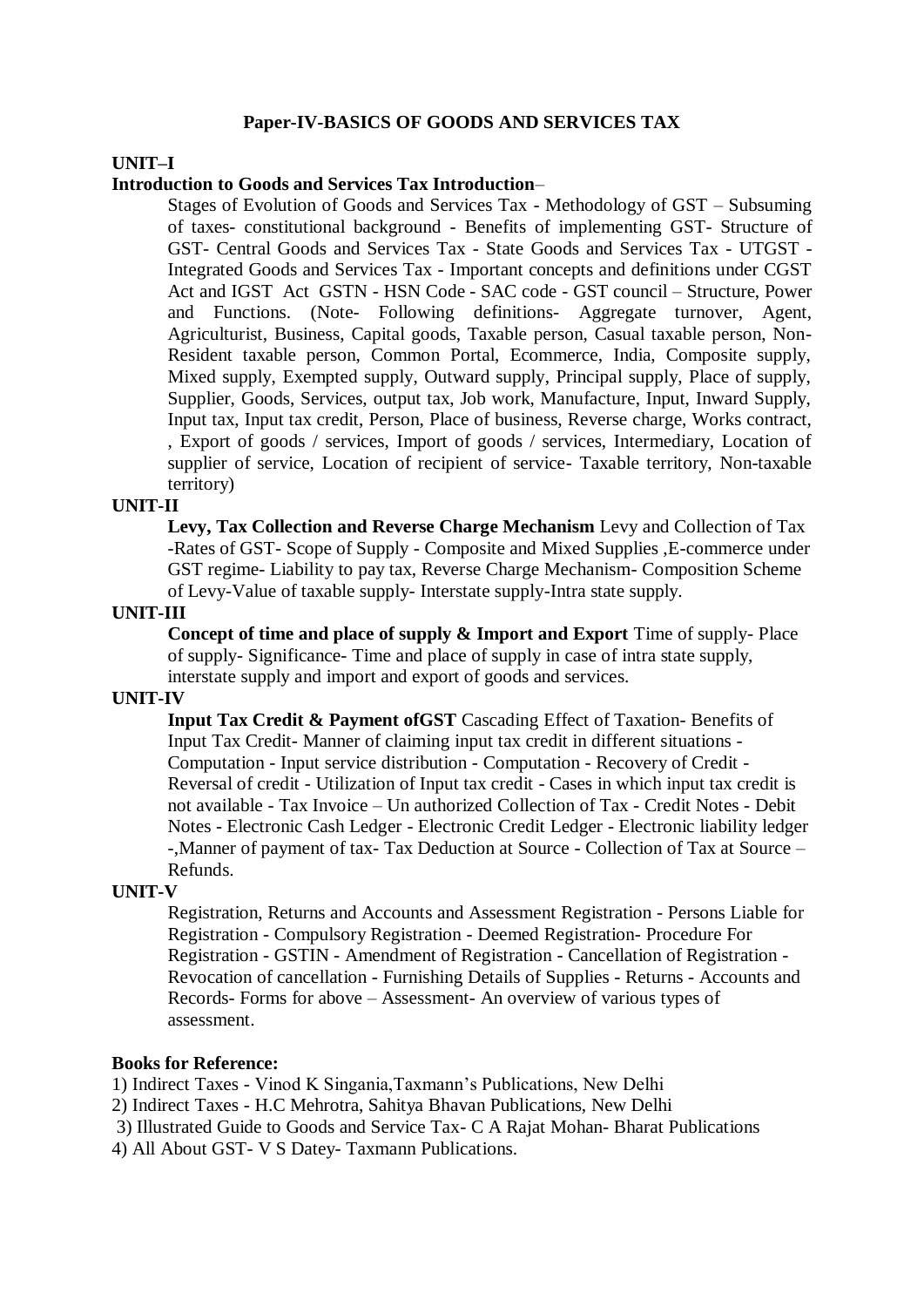5) Beginner's Guide to GST- Dr Vandana Bangar and Dr Yogendra Bangar-AadhyaPrakashanBanagar

## **Paper V –TAX PLANNING AND MANAGEMENT**

#### **Unit - I**

Introduction of tax planning and management. Concept of Tax planning and management- tax evasions and tax avoidance – Need and significance of tax planning and management- Tax Planning in respect of residential status.

## **Unit – II**

Assessment of companies: Residential status and incidence of Tax – special provisions applicable to assessment of total Income of companies Deductions available to corporate tax liability- Minimum of companies and determination of Corporate tax liability – Minimum – Alternate Tax-Taxon distributed profit of domestic companies – Tax on income distributed to unitholders – security Transaction Tax- Tonnage Tax.

## **Unit – III**

Tax planning: individuals- Tax planning with reference to all fiveheads of income for individuals- salary, House property, profit from business and profession, Capital Gains and Income from other sources-Tax planning with respect to deductions, exemptions, Rebate. Relief, Concession and incentives (Problems focused on Tax planning).

## **Unit – IV**

Tax planning and managerial decisions: Tax planning in respect of make or busy, own or lease, repair of replace, export or domestic sales, shut down or continue, expand or contract amalgamate or demerger, invest or disinvest – Financial Management decisions, capital Structure, dividend policy and bonus shares.

#### **Unit –V**

Tax planning under various circumstances: Tax planning while setting up of business – with reference to location, nature and form of organizations-taxplanning related to special Economic Zones (SEZ), Export Processing Zones (EPZ) and Export Oriented Units(EOUs)- Infrastructure sector and background areas – Tax incentives for exporters

**Note:** The Question paper shall cover 50% Theory and 50% problem.

#### **Books for Reference:**

**1.** Direct Taxes **1.** B.B Lal